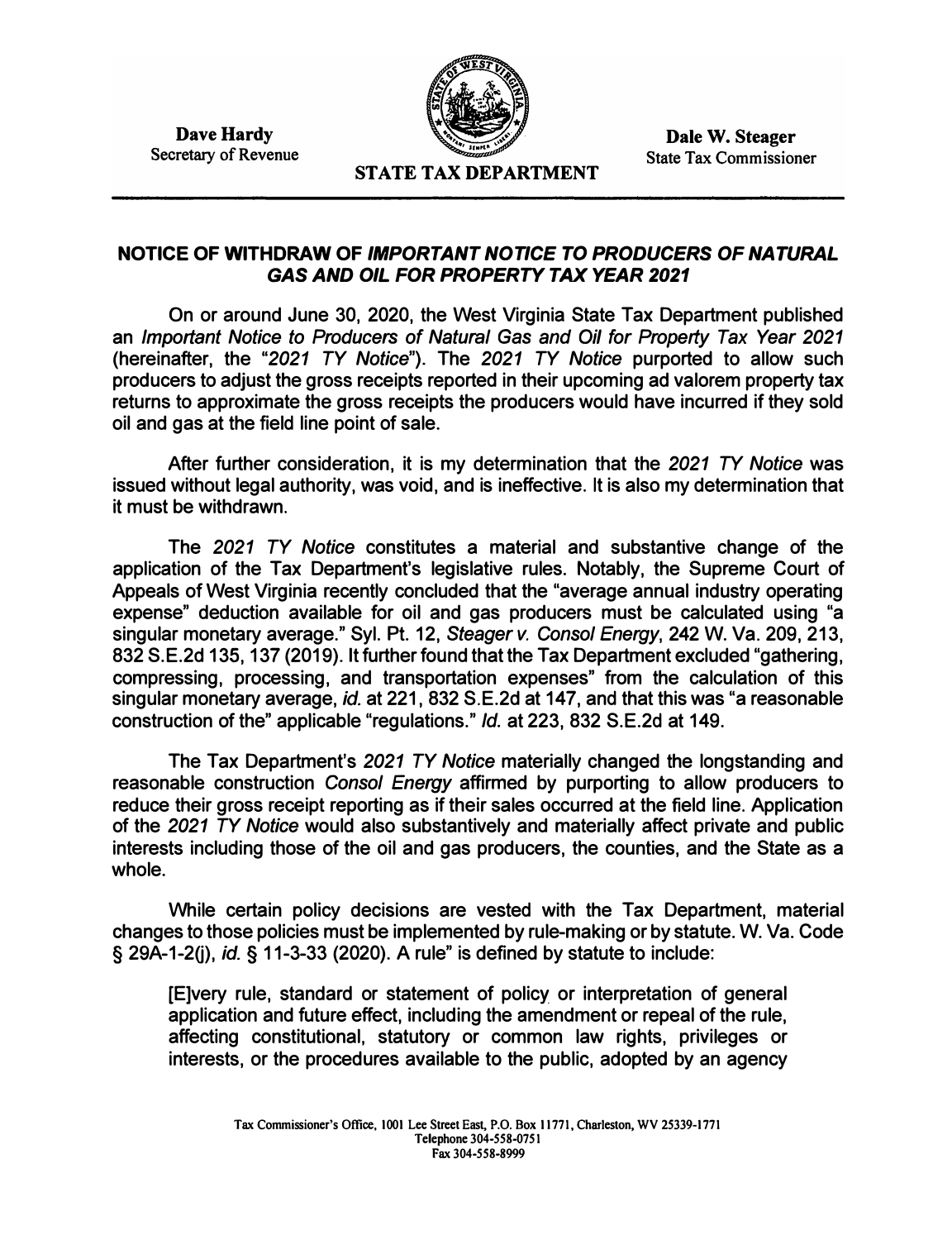**to implement, extend, apply, interpret or make specific the law enforced or administered by it.** 

*Id.* **§ 29A-1-2(j).** 

**All rules must "be promulgated . .. only in accordance with" Article 3 of Chapter 29A of the Code,** *see id.* **§ 29A-3-1, which requires appropriate notice in the State Register,** *id.* **§ 29A-3-4(a), an opportunity for public comment,** *id.* **§ 29A-3-5, and the written consent of the cabinet secretary under which an agency is incorporated.** *Id.* **§ 5F-2-2(a)(13). Substantive changes-like those in the** *2021 TY* **Notice-must be implemented by legislative rule or by statute because only these have the "force of law."** *Appalachian Power* **Co.** *v. State Tax Dep't* **of W** *Va.,* **195 W. Va. 573, 583, 466 S.E.2d 424, 434 (1995). Both avenues demand a robust process designed to involve public input on material and substantive changes in policy. Additionally, both legislative rules and statutes require the approval of the Legislature and Governor before they become effective. W. Va. Const. art. VII,§ 14; W. Va. Code§§ 29A-3-12, 29A-3-13.**

**The** *2021 TY Notice* **did not comply with these requirements. Neither legislative rule-making nor statutory procedures were utilized to issue the** *2021 TY Notice.* **Even the less-robust notice and comment requirements for other rules were not followed. The** *2021 TY Notice* **is, therefore, "void and ineffective."** *Coordinating Council for lndep. Living, Inc. v. Palmer,* **209 W. Va. 274, 284, 546 S.E.2d 454, 464 (2001). The** *2021 TY Notice* **was issued without legal authority; and therefore, it must be withdrawn.**

**Of course, the methodology for calculating oil and gas producers' ad valorem property tax valuation is subject to the directives of the Legislature. The Tax Department's longstanding interpretations of applicable regulations may be modified by either a proper legislative rule or by statute. But until such time, the average annual industry operating expense deduction available in West Virginia Code of State Rules§§ 110-1 J-4.1 and 110- 1 J-4.3 (2005) must be calculated in accordance with precedent of the Supreme Court of Appeals of West Virginia. Consol** *Energy,* **242 W. Va. at 223-24, 832 S.E.2d at 149-50.**  According to this precedent, post-production expenses—like "gathering, compressing, **processing, and transportation" expenses-are not "directly related" to the "maintenance and production" of oil and gas and therefore, are not included in the average annual industry operating expense deduction.** *Id.* **at 223, 832 S.E.2d at 149. Inasmuch as Consol**  *Energy* **affirmed the Tax Department's refusal to allow deductions for post-production expenses, the continued denial of these deductions does not over-value the oil and gas wells in this State.** 

**The** *Important Notice* **to** *Producers* **of** *Natural Gas and Oil for Property Tax Year 2021* **issued on or around June 30, 2020, is hereby withdrawn as non-compliant with mandatory rule-making or statutory procedures. It is therefore, void and has no legal effect.** 

**As a result, when determining the value of an oil and gas well for the 2021 Tax Year, the Tax Department will review both the information submitted on the** *STC-1235 West Virginia Oil and Gas Producer/Operator Return* **for the 2021 Tax Year along with**